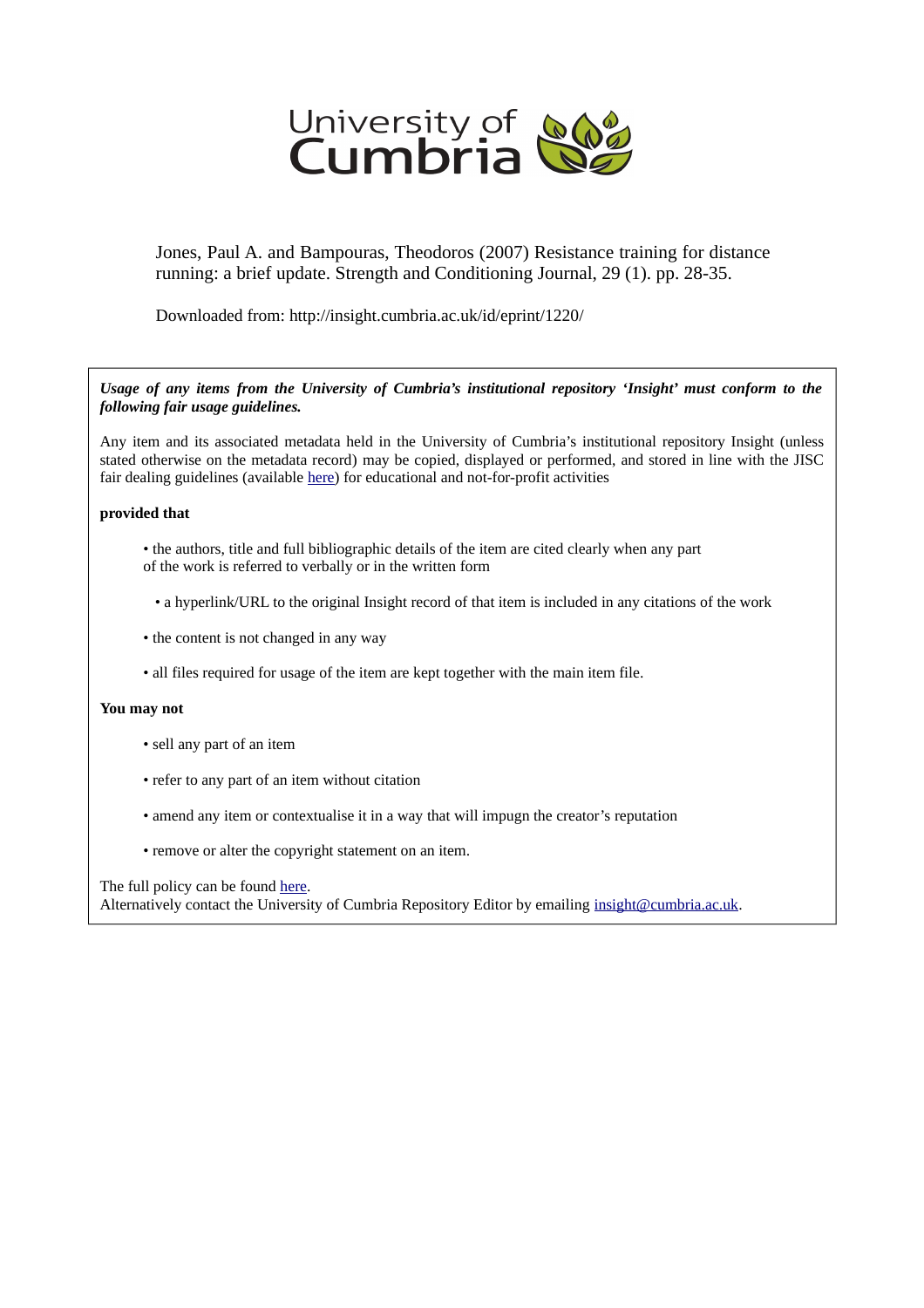# **Resistance training for distance running: a brief update**

Paul Jones, MSc, CSCS, Theodoros M.Bampouras, MSc

Edge Hill University, Ormskirk, Lancashire, United Kingdom

#### **Abstract**

The positive effects of resistance training on distance-running performance through enhanced running economy are well established. However, few practical recommendations exist to aid coaches in planning resistance training to supplement a distance-running program. This article reviews literature in this area and offers practical applications for the athletics coach.

Keywords: concurrent strength and endurance training; intersession recovery; periodization; plyometrics; running economy

# **Resistance training for distance running: a brief update**

Combining strength and power with endurance training is difficult because of the conflicting demands of each type of activity and the possible antagonism of the training responses they elicit (33). The contrasting physiological demands of strength and endurance training may lead to interference, meaning that the training effect from one type of training negates the other (13, 42). It has been suggested that concurrent strength and endurance training (CSET) impedes strength development (7, 14, 34). In contrast, increases in strength after CSET have also been reported (3, 26–28), with others (13) reporting improvements in upperbody but not lower-body strength. However, a common conclusion from the above studies was that endurance training adaptations were not affected, leading to the notion that concurrent resistance and endurance training did not affect V˙O2max (negatively or positively).

From the large body of CSET literature, it appears that distance runners or participants in endurance sports that require a significant amount of running (i.e., team sports) appear to gain the most advantage from resistance training (20). In distance running (operationally defined for this article as races greater than 5,000 m), although aerobic energy requirements play a predominant role, events involving an anaerobic contribution (i.e., sprint finishes, hill climbs, surges in pace) suggest that including anaerobic forms of training in a distance runners' program may have some benefit. Resistance training may also be beneficial in regard to injury prevention, based on the assumption that stronger tissues from resistance training sustain damage less often (12). However, it is the use of resistance training for improving endurance factors related to performance, such as running economy (RE), that provides the stronger argument for the inclusion of strength training in a distance runners'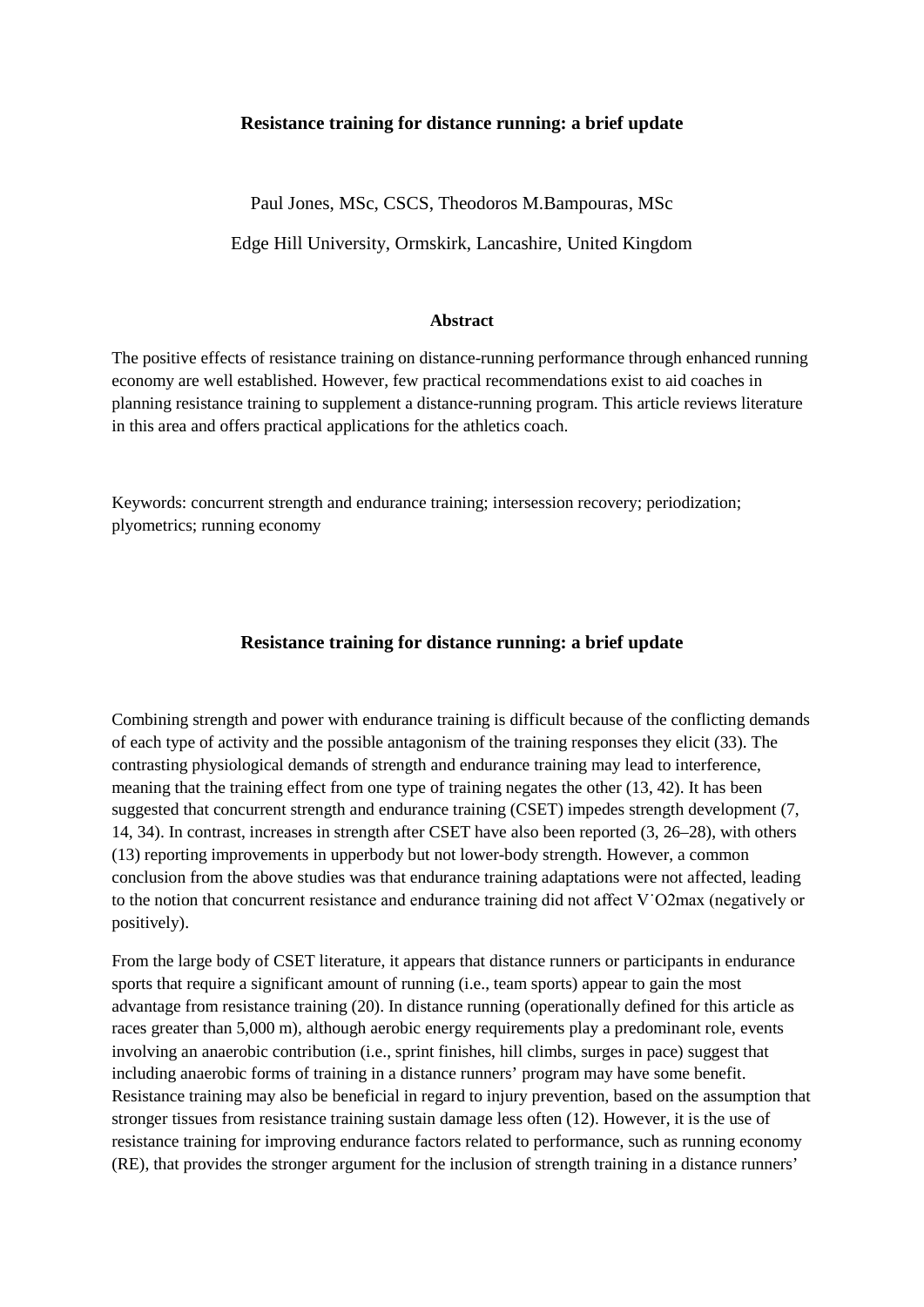program. The more important issue, therefore, is what specific resistance training is required and how both types of training should be structured to enhance endurance performance. The purpose of this article is to examine the influence of resistance training on distance-running performance and how the distance-running athlete should implement a resistance-training program.

### **Resistance training and distance-running performance indicators**

"Running Economy (RE) is typically defined as the energy demand for a given velocity of submaximal running, and is determined by measuring the steady state consumption of oxygen (V˙O2) and the respiratory exchange ratio" (35). RE is one of the most important physiological determinants of endurance performance, in addition to maximum oxygen consumption (V˙O2max) and lactate threshold (LT). Indeed, the strong association between RE and distance-running performance suggests that RE may be a better predictor of performance than maximum oxygen uptake in elite runners with similar V<sup>o</sup>O2max (35). Runners with good RE use less energy and therefore less oxygen than runners with poor RE at the same velocity (35). Hence, performance can be improved through running a set distance at a higher velocity or being able to run longer at a set velocity.

The effect of resistance training on other markers of endurance running ability (LT and V<sup>o</sup>O2max) remains ambiguous, as few studies have been performed on elite or subelite distance runners. LT has only been shown to be enhanced from resistance training when untrained subjects are involved (25). In a review of the impact of resistance training on distance running performance (18), it was reported that supplementary resistance training does not improve V˙O2max in the highly-trained runner. However, the results of several studies suggest that V˙O2max would not be hindered by 8–16 weeks of resistance training (18).

The negligible effects of resistance training on V˙O2max is understandable, given that insufficient stimulus is provided by this type of training to make an impact on V˙O2max. In elite athletes, the trainability of V˙O2max with endurance training alone is limited anyway (15), with only small gains likely from active recovery to preparation phases of an annual cycle. Indeed, a 5-year case study on an elite female distance runner (17) found that improvements in 3,000-m race performance were accompanied by small declines in V˙O2max, but improvements in submaximal physiological variables, such as LT and RE, and the estimated running speed at V˙O2max were evident.

Several studies have shown the enhancement of RE through resistance training. A study on a group of university female cross-country runners found that 10 weeks of resistance training improved RE through enhanced leg strength (16). In support of this, Millet et al. (27) found that a 14-week combination of endurance training and heavy weight training (>90% of 1 repetition maximum [1RM]) in well-trained (mean pretraining V $O2$ max = 69.7 ml·min–1·kg–1) triathletes enhanced RE and leg strength and power, and had no negative effect on aerobic capacity. However, both these authors failed to discuss whether this influenced competitive performance (time trial performance).

In summary, RE is an important discriminator of endurance performance in elite athletes, and supplementary weight training in well-trained distance runners' programs can be effective in developing RE. Aerobic capacity is not influenced by weight training and has limited trainability in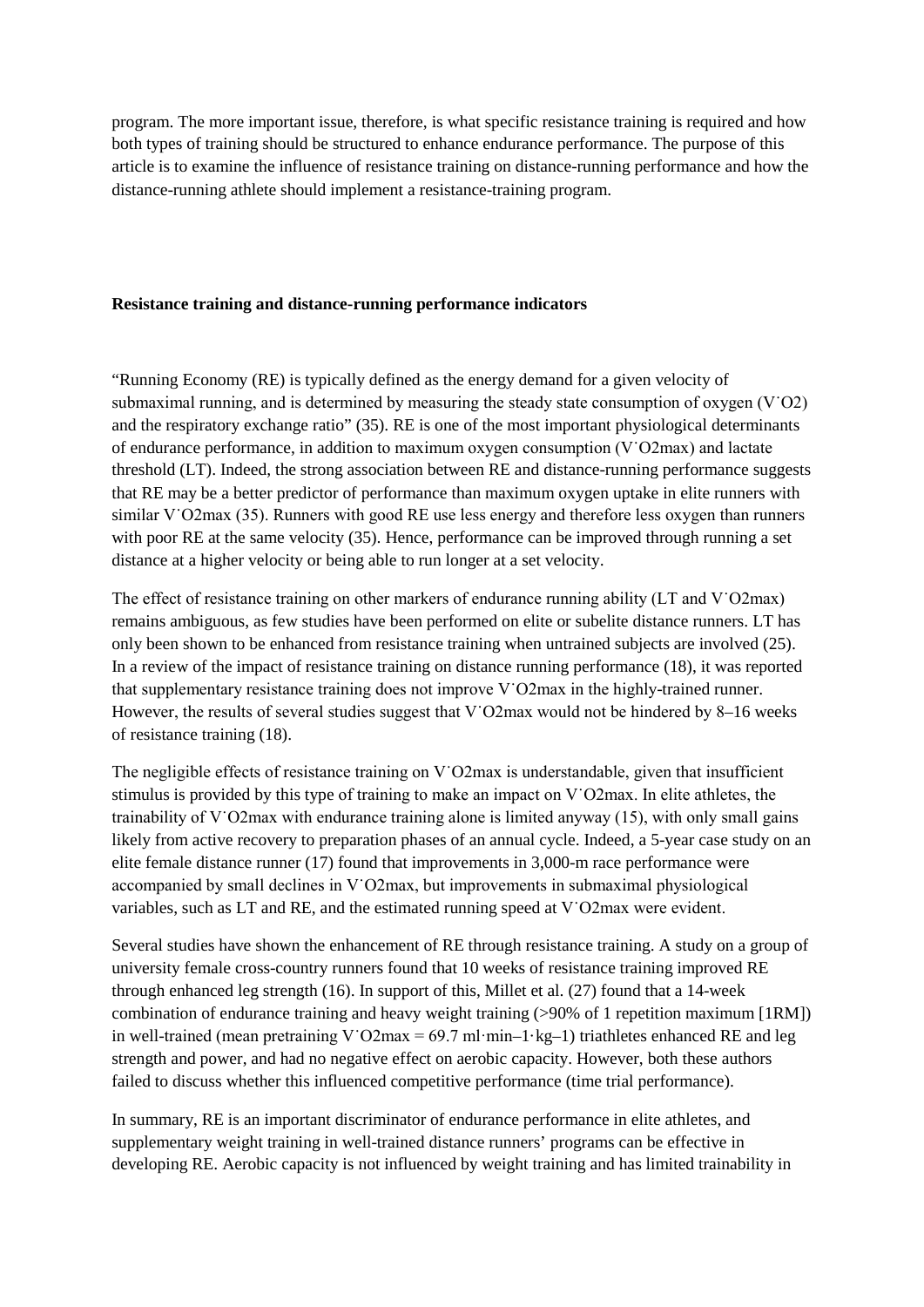elite athletes. The influence of supplementary weight training on LT in distance runners remains unsubstantiated. Therefore, the development of RE is an important reason for focusing on weight training for a competitive endurance athlete.

## **Explosive training and RE**

Some evidence suggests that explosive resistance training may be more beneficial in increasing distance-running performance in trained subjects (V˙O2max >50 ml·kg–1·min–1) than traditional weight training. Paavolainen et al. (29) found that substituting 33% of endurance training time with explosive activity (i.e., sprints, plyometrics, light resistance [0–40% of 1RM] exercises performed quickly) in elite male crosscountry runners' (orienteers') programs (pretest V˙O2max >60 ml·kg– 1·min–1) for 9 weeks enhanced 5-km run time and RE without a change in V˙O2max. These findings indicate that explosive resistance training can improve RE and performance as a consequence of enhanced neuromuscular functioning (29). However, because of the combination of methods used in the experimental group (explosive-strength, endurance, and circuit training), the specific contribution of the individual methods cannot be determined.

Two recent studies have provided support for the notion that plyometrics alone when supplementing a running program improves endurance performance. Turner et al. (38) found that a 6- week plyometric training program improved RE by 4–6% in moderately trained distance runners (mean pretest V $\overline{V}$ O2max ranging between 50 and 55 ml·kg–1·min–1). The mechanisms behind this remained unclear because of a range of jump tests showing no significant change. Spurrs et al. (37) have also established that 6 weeks of plyometric training enhances RE by 2–3% in runners of similar ability (mean pretest V˙O2max ranging between 57 and 58 ml·kg–1·min–1). Although gains of the above ranges may appear small, they are likely to have a significant impact on distance-running performance for an elite athlete (38). For instance, in the latter study the 2–3% improvement in RE coincided with a 16-second (2.5%) improvement in mean 3-km running performance.

Potential mechanisms for the enhanced RE could indeed be neuromuscular. Adaptations to the nervous system may allow better intermuscular coordination of all relevant muscles, leading to greater net force (33). Muscular adaptations could also account for enhanced RE, as strength training could cause increased strength of the slow-twitch fibers (16), thus requiring less motor-unit activation to produce a given force, whereas endurance training could modify existing fiber characteristics (31), influencing the oxidative potential of type IIa fibers. Therefore, fast-twitch fibers may be utilized for a longer duration in the race, thus increasing running speed. A more efficient recruitment pattern, whether from neural or muscular adaptations, may require a lower oxygen cost at a given running speed (16). The conversion of Type IIb fibers to Type IIa is a common muscular adaptation of both training methods. This adaptation could potentially improve the oxidative capacity of muscle, as Type IIa fibers are more oxidative. However, this appears to be refuted by previous research (4) as a mechanism behind the improvement in RE from resistance training.

One of the key components of RE is the ability to use the stretch-shortening cycle (SSC) during ground contact (18). The SSC involves improved concentric force and rate of force development following an eccentric contraction when the lower limb joints flex on ground contact. The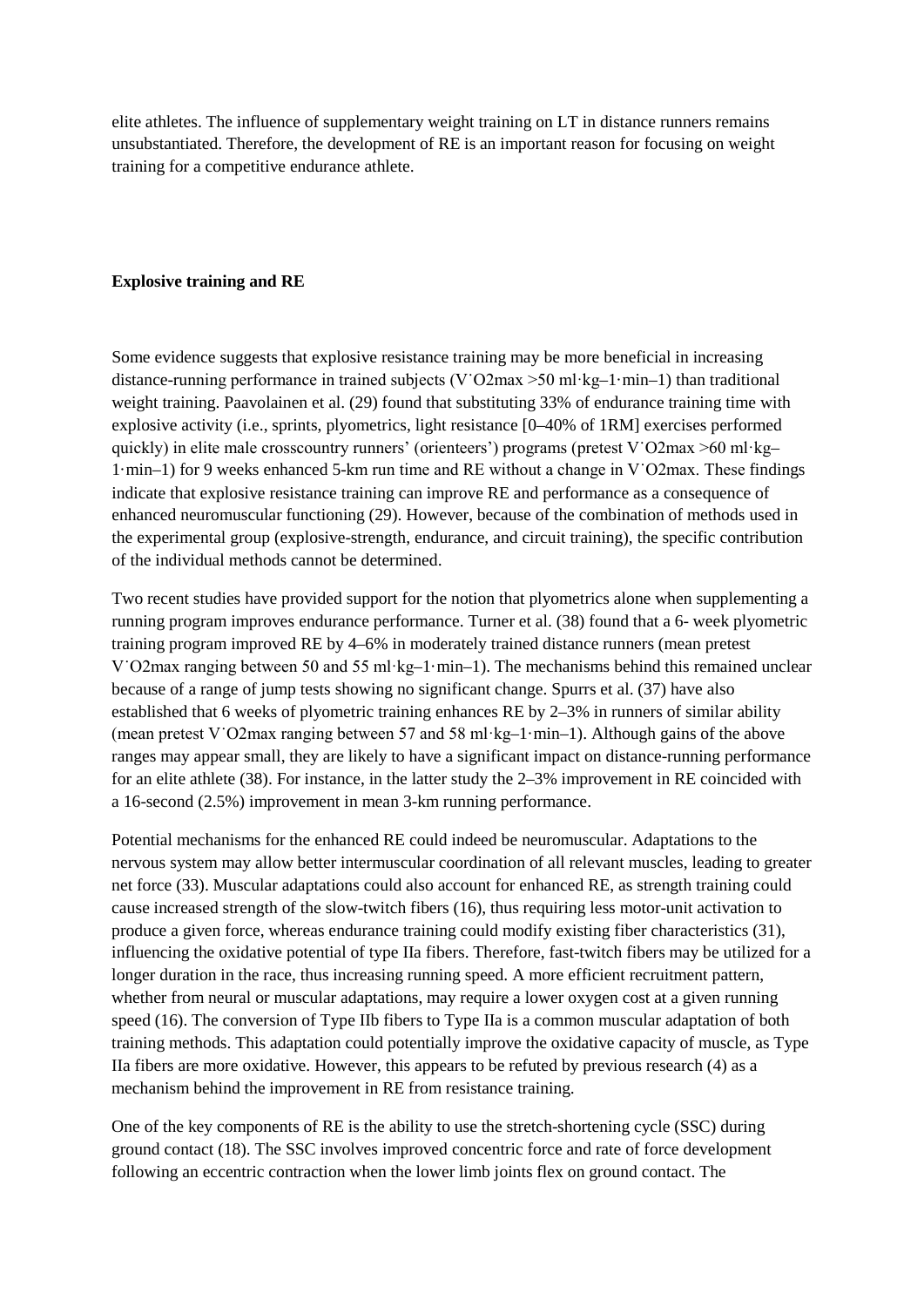mechanisms behind this phenomenon are thought to be neurophysiological, involving potentiation of the concentric contraction by use of the stretch reflex, or mechanical, such as the recoil of the elastic tissues (connective tissue, tendon) stretched during the eccentric phase, providing that a short time period takes place between eccentric and concentric contractions (30). However, there is some argument that the latter is not the exact interpretation of the mechanism; rather, the muscles can build up force prior to the concentric phase, leading to an enhanced concentric performance of the muscles (39). Although it is likely that both neurophysiological and mechanical mechanisms contribute to increased force production during the SSC, the degree to w hich the two contribute remains speculative.

Plyometric training enhances the muscles' ability to generate power through exaggerating the SSC. It is suggested that plyometric training improves the ability of the lower limb joints to act stiffer on ground contact, thereby reducing the delay between the eccentric and concentric contractions. This makes the SSC action more efficient during each footfall, leading to a more economical running style (37). In support of this theory, Dalleau et al. (5) have demonstrated through a theoretical study on RE that increasing the stiffness of the propulsive leg provided a lower energy cost per footfall. This would imply that athletes with greater reactive strength are more economical on each stride. Moreover, Spurrs et al. (37) found improvements in countermovement jump, a 5-bounds test, musculotendinous stiffness, and rate of force development during a seated calf raise test along with enhanced RE from plyometric training.

However, it is likely that an optimal level of stiffness exists for enhanced SSC performance. Walshe and Wilson (40) found that subjects with greater musculotendinous stiffness had impaired drop-jump performance at higher drop heights compared to more compliant subjects, but this impairment was not evident at lower drop heights. The decreased performance by stiffer subjects at higher stretch loads was potentially caused by more inhibition from the Golgi tendon organ (40). Distance running is likely to involve lower stretch loads compared to other sports (i.e., jumping); hence, an increased stiffness from resistance training would not impair SSC performance. It is worth noting at this point that a tradeoff between stiffness and running performance may need to be considered. Unnecessarily increased stiffness results in shorter stride length (6), and consequently in decreased running performance. Therefore, although resistance training has the potential to enhance endurance training, care needs to be given to the structure of the training program. To achieve optimal conditions, stiffness must be increased to the point at which it assists the rebound action but does not impede the stride length. Therefore, the combined effects of endurance and resistance training on tendon stiffness may require further investigation.

In summary, there is an increasing amount of literature supporting the use of resistance and plyometric training in distance-running programs to enhance RE and competitive performance (time trials). The additional roles of resistance training for enhancing injury prevention and anaerobic capacity provide further support for the inclusion of resistance training in a distance runner's program. The mechanisms responsible for the enhancement of RE are unclear, but improved efficiency of the SSC during the ground-contact phase has been strongly suggested.

#### **Periodization**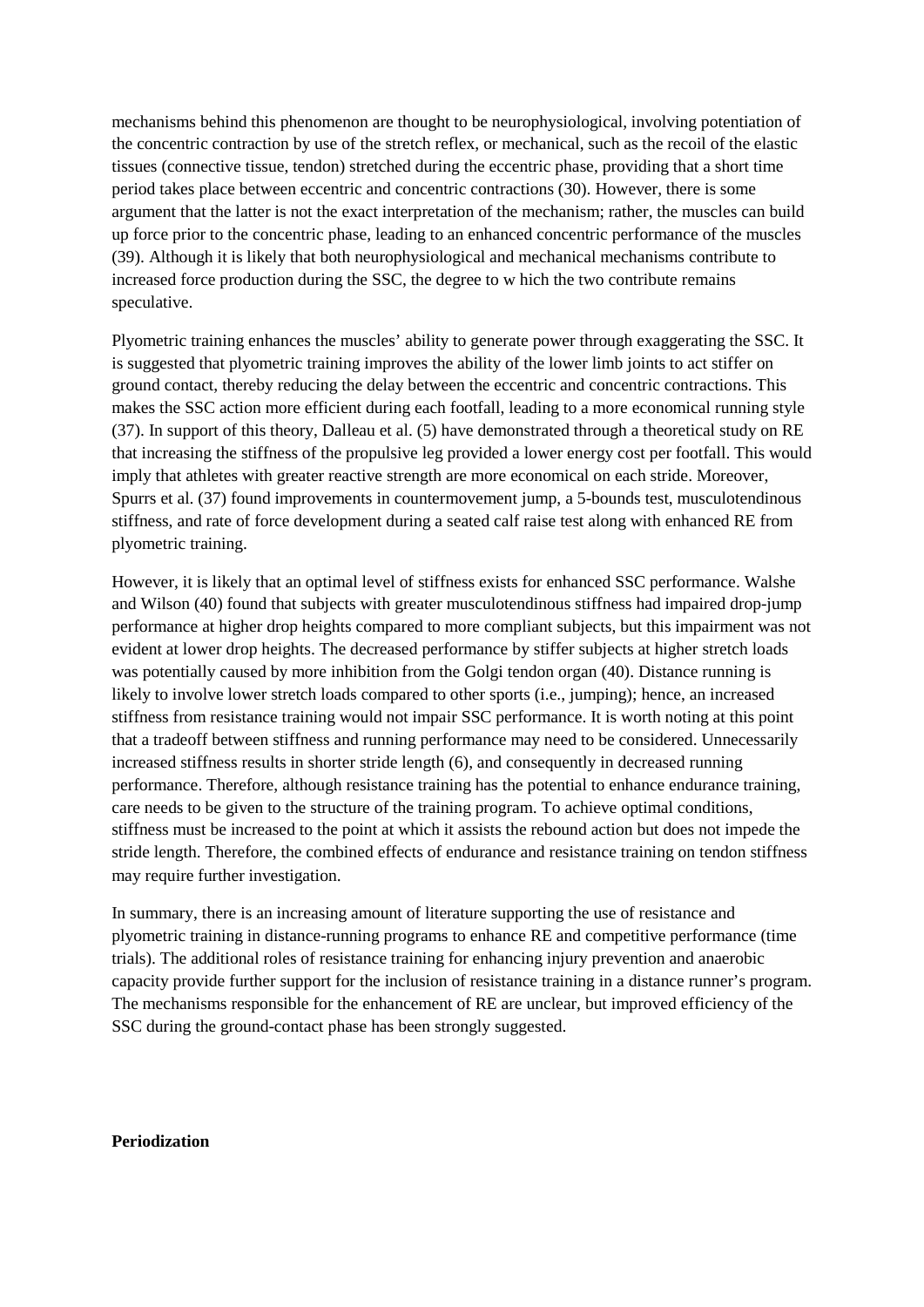Two mechanisms that have previously been proposed to account for the negligible effects of CSET on strength and endurance are the inability of skeletal muscle to adapt to conflicting endurance and resistance training demands, and the residual fatigue from an endurance session, which affects the quality of the subsequent strength training session (23). Therefore, the periodization of resistance and endurance training and the timing between resistance and endurance training sessions are important factors to consider in avoiding interference from each type of training (42).

There is a dearth of literature surrounding the optimal way to periodize CSET programs. Much of the knowledge available to strength and conditioning coaches is anecdotal and not fully examined scientifically. A common fault for distance runners is that the resistance training tends to involve high repetitions at low intensities throughout the year, in fear that muscle mass may be unnecessarily increased and that heavy lifting may hinder V˙O2max (9). One study (32) has found that a periodization model termed "reverse linear" (increasing volume/lowering intensity) is more effective than a traditional (linear) or undulating model for improving muscular endurance. However, based on the mechanisms of adaptation to resistance training on RE (see previous section), being able to produce high force quickly and respond to stretch loads imposed on the body during ground contact is more important than local muscular endurance to performance. Also, the level of force produced by the lower body during ground contact relates to running velocity (41).

Zatsiorsky (42) suggests that the solution is to conduct sequential strength and endurance programs, focusing first on strength and then on endurance, and further suggests that "it is less efficient to proceed in the other order." In relation to distance running, other authors (9, 12) have presented practical advice suggesting the opposite of Zatsiorsky's view, but following a similar principle of matching the resistance training with the endurance training performed at the same time during the cycle. In essence, the resistance training should parallel the pattern of the running program (9), whereby the off-season involves low-intensity high-volume distance running and as the competitive season approaches a higher quality and lower volume of interval training is performed. Previous research showing improvements in RE from either weight training (16) or plyometric training (37) have shown traditional progression in training intensity and volume over a mesocycle length of training over 10 and 6 weeks, respectively. This provides some support for the adoption of this approach to the resistance- training program for athletes.

One study (8) has enabled speculation that the level of athlete may dictate whether a traditional model or a reverse of this would be more profitable, with athletes having greater pretraining status responding better to a traditional model. However, this research was performed on rowers with moderate V˙O2max, and training volume was not matched between experimental groups. Clearly more research is needed to expandon this idea.

### **Intersession recovery between strength and endurance training**

In light of the above with regard to CSET and periodizing, the sequencing of the 2 components must be examined to provide a theoretical base on which a periodized plan can be constructed. Indeed, a large body of research has examined the effects of various modes of endurance activity on strength. Lepers et al. (21) and Gómez et al. (11) examined the effects of prolonged running exercises of 2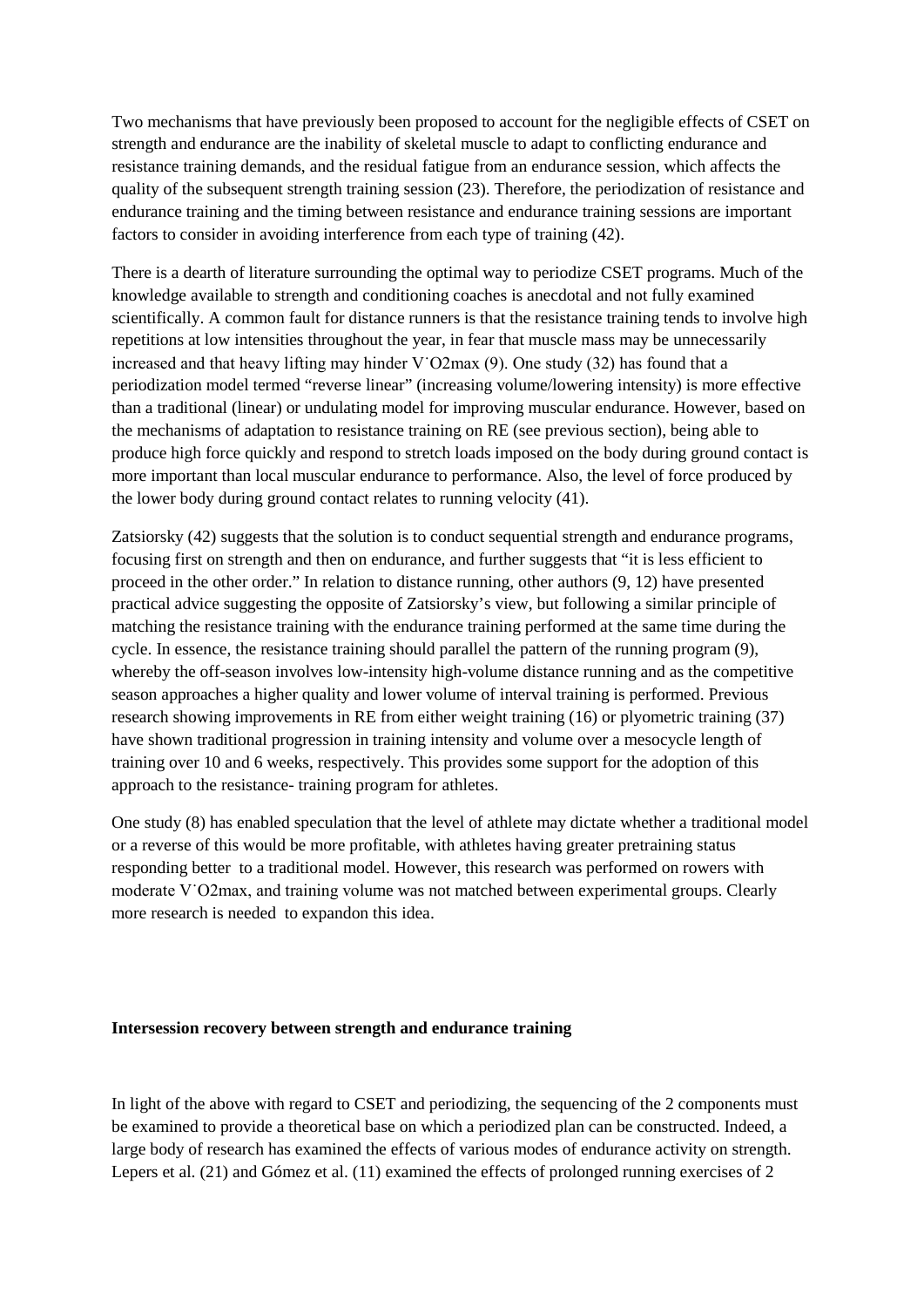hours and a 10-km simulated race, respectively, on strength performance. Lepers et al. (21) concluded that the 2-hour run significantly affected the eccentric force production of the quadriceps muscles immediately after the run, but there was no further postrun measurement point. Gómez et al. (11) also found decreased power of the knee flexors immediately after the 10-km race. However, the runners had almost recovered and returned to their baseline strength and power values 48 hours after the run. They suggested this as an appropriate interval between endurance and strength training sessions. Nevertheless, this may be impractical for the distance-running athlete, as endurance- training sessions usually take place every day.

Abernethy (1), Leveritt and Abernethy (22), and Sporer and Wenger (36) examined the effects of endurance training on strength, and the latter authors additionally investigated recovery periods. Abernethy (1) concluded that his results support the acute fatigue hypothesis, as both running protocols had a negative effect on strength 4 hours after the run. Leveritt and Abernethy (22) had similar findings for high-intensity endurance performance. Finally, Sporer and Wenger (36) supported those findings, as they also identified a decrease in strength performance of the involved muscle groups up to 8 hours after the run. They suggested that 40 minutes of endurance training impairs strength production for 8 hours following that performance.

It is interesting to note that Leveritt et al. (24) found no difference in strength 8 hours after a 50 minute cycling task of comparable exercise intensity to that studied by Sporer and Wenger (36), contradicting all the above-mentioned literature. This study used a non–weightbearing activity (i.e., cycling) as a means of endurance performance, and it merits further examination. Being a non– weightbearing activity, cycling involves no ground contact with the lower limbs. This is in contrast to running, which involves greater SSC activity imposed by ground contact when the impact forces are larger and produce greater stretch loads. Fatigue from SSC exercises, whether of short or long (i.e., marathon running) duration, taxes all major elements: metabolic, mechanical, and neural (19). Furthermore, the recovery is lengthy and bimodal, with delayed muscle damage impairing muscle stiffness regulation (19). This may have important implications for strength training that follows, particularly if it involves further SSC exercise.

The majority of literature investigates the effects of endurance training on subsequent strength performance. Although the chronic effects of resistance training on endurance performance have been well investigated, little research has been conducted into the acute effects of strength training on endurance performance, despite suggestions and recommendations that resistance training should be performed first (36, 42). Fitness-fatigue characteristics for both types of training session will differ; despite being independent of each other, they will have a cumulative effect. This will have important ramifications in designing training programs when the emphasis is on one and not the other physical quality.

In summary, the distance runner's yearly plan should provide the foundation for periodizing concurrent endurance and resistance training. The resistance-training program should follow a traditional periodization model, with the volume and intensity of the resistance training coinciding with the endurance training emphasis at that time in the cycle. The timing between resistance and endurance training sessions is another important consideration in trying to avoid interference effects. The available literature relating to the acute effects of endurance training on strength tends to suggest that at least 8 hours' recovery is required between endurance and resistance training sessions. Ideally, resistance and endurance training should be performed on separate days, but this may be impractical for the distance runner. No research to date is available that has investigated the effects of a resistance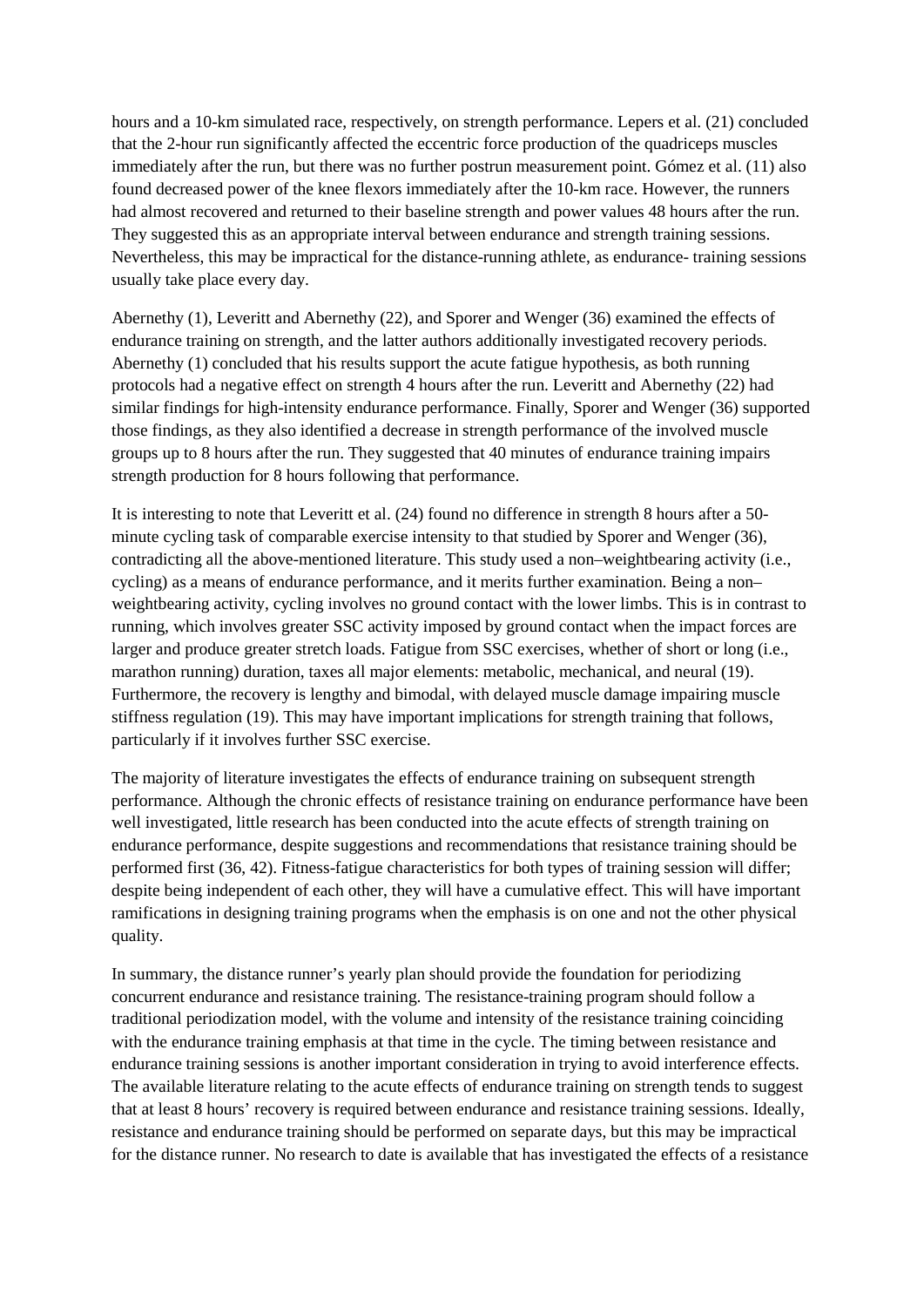training session on subsequent endurance performance to indicate a required recovery period in this regard.

### **Conclusion**

In recent years strong evidence has emerged as to the positive effects of strength training (in particular explosive strength and plyometric training) on distance- running performance (RE and 3-to 10-km time trials) in trained distance runners (V $^{\circ}$ O2max >50 ml·kg–1·min–1). Although the exact mechanisms remain unclear, it is believed that enhanced storage and release of elastic energy during ground contact is one such mechanism. The resistance training should follow a traditional periodization model, coinciding with the emphasis of the running program at that point in the cycle to avoid interference. Resistance and endurance sessions should be performed on separate days or should at least be separated by 8 hours, with the priority session performed first, to again avoid interference effects.

# **Practical recommendations for athletics coaches**

Providing recommendations for a range of different athletes racing at a variety of distances is not possible. All athletes, regardless of the event, should be subject to a thorough needs analysis prior to design of a resistance-training program. With this in mind, the following section provides an overview of an annual resistance- training program for a 5- to 10- km distance runner with 1 competition phase during the summer track season. This example should be adaptable forany given athlete based on the athlete's needs analysis.

In this example (Table 1), the athlete develops basic aerobic factors in phase 2 through a high volume of endurance running. The restoration of V˙O2max (phase 2) to competition levels should not take too long for high-level athletes, and therefore during this phase the endurance and resistance training programs can look to develop other relevant performance factors such as RE and LT. During this phase, the resistance training should aim to elicit some basic strength adaptation (i.e., 3 sets of 10 repetitions at 60–70% of 1RM), rather than muscular endurance, which should be adequately developed through the running program. This load should be appropriate for developing strength in preparation for plyometric training and a higher intensity of weight training during phase 3 (i.e., 3 sets of 6–8 repetitions at above 80% of 1RM), which will be necessary to develop RE and improve anaerobic performance (29, 37, 38). As the competitive season approaches (phase 3), the volume of endurance work decreases but the quality (speed) increases. The resistance training sessions here should be of greater quality (i.e., increased load, lower volume, plyometrics incorporated) aiming to increase strength and power (2, 12) in order to help develop RE. Training studies for plyometric or explosive training indicate 6–9 weeks' duration for development of RE (29, 37, 38) in well-trained athletes, and therefore the annual cycle should incorporate a power mesocycle of at least this length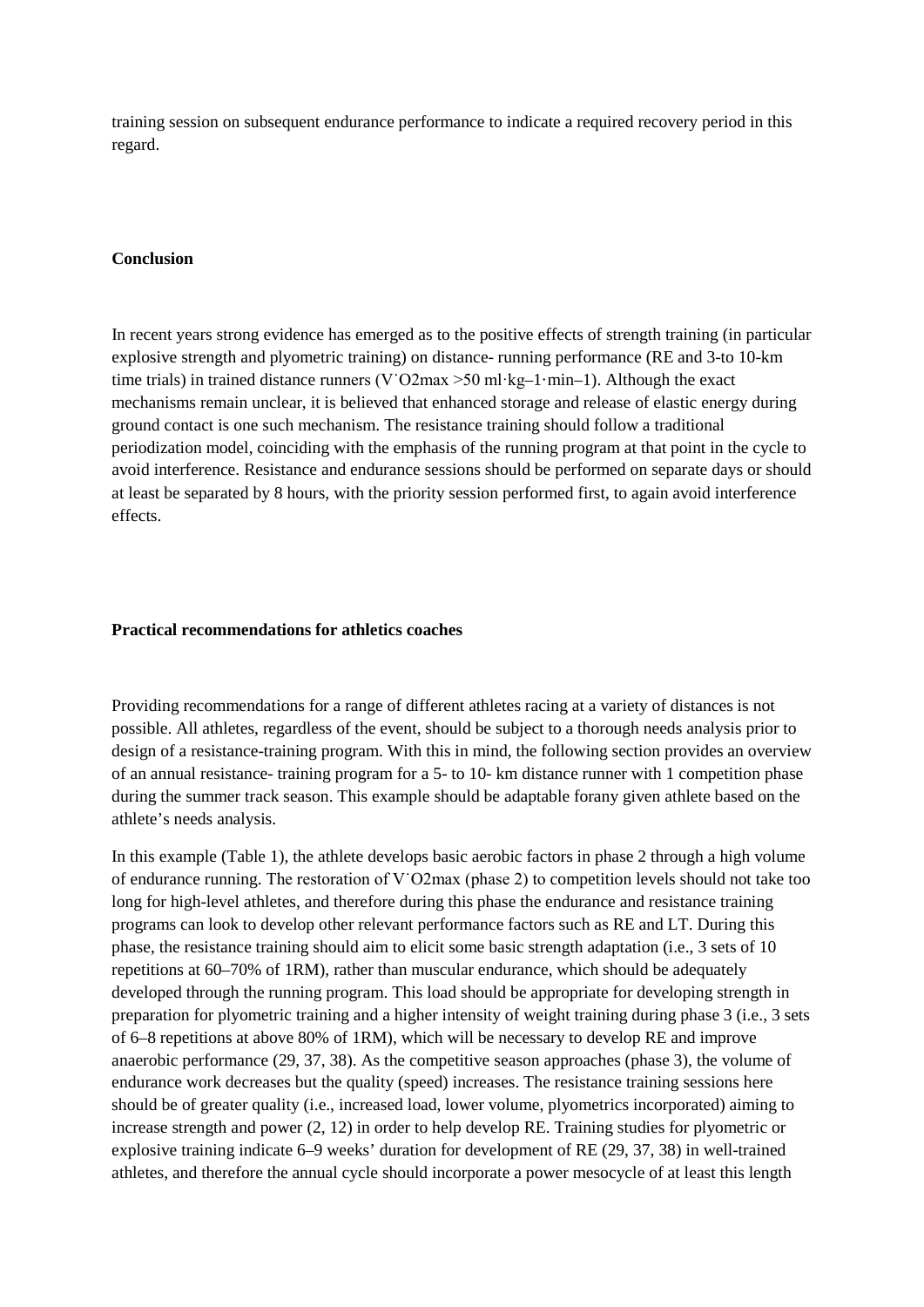prior to the competitive season. During phase 4, a maintenance program is required to sustain strength and power to enhance performance and injury prevention.

Table 2 provides sample sessions performed during phases 2, 3, and 4 of the model in order to illustrate the types of exercises and dosages used during each phase. Runners need to develop lower limb strength, as the lower limbs are subject to loads of 4–8 times body weight during ground contact for walking and running, respectively (10). Hence, exercises such as squats and lunges are important core resistance exercises to enhance performance. In addition, assistance exercises such as calf raises and ankle dorsiflexion using elastic resistance should be used to develop strength of the gastrocnemius and tibialis anterior, respectively, to prevent common running injuries such as Achilles tendonitis and shin splints. Upper-body exercises are included in phase 2 to aid upper-body strength for arm and symmetrical movements of the body while running. During phase 3, exercises are selected to enhance strength and power of the lower body (Table 2). The upper body will have some involvement in power exercises such as hang clean and split jerks. Plyometrics should be incorporated during this phase to enhance reactive strength, beginning the phase with lower-intensity drills such as squat jumps and vertical jumps and progressing to more intense exercises such as drop jumps and bounds (Table 2) by the end of this phase. Exercises should be incorporated throughout each phase to develop torso strength to aid postural control while running. These can include sit-ups, back extensions, and oblique exercises as well as various bridging exercises to enhance isometric endurance.

The resistance and endurance training ideally should take place on separate days. If this is impractical, then 8 hours of recovery from the endurance session should be permitted to allow optimal adaptations from the resistance training session. Hence, each session depicted in Table 2 is performed either during the morning or during an evening when the running session has been performed 8 hours previously.

## **References**

1. ABERNETHY, P.J. Influence of acute endurance activity on isokinetic strength. J. Strength Cond. Res. 7:141–146. 1993.

2. AMERICAN COLLEGE OF SPORTSMEDICINE. Progression models in resistance training for healthy adults. Med. Sci. Sports Exerc. 34:364–380. 2002.

3. BELL, G.J., S.R. PETERSEN, J. WESSEL, K. BAGNALL, AND H.A. QUINNEY. Physiological adaptations to concurrent endurance training and low velocity resistance training. Int. J. Sports Med. 12:384–390. 1991.

4. COYLE, E.F., W.H. MARTIN, S.A. BLOOMFIELD, O.H. LOWRY, AND J.O. HOLLOSZY. Effects of detraining on responses to submaximal exercise. J. Appl. Physiol. 59:853–859. 1985.

5. DALLEAU, G., A. BELLI, M. BOURDIN, AND J. LACOUR. The spring-mass model and the energy cost of treadmill running. Eur. J. Appl. Physiol. 77:257– 263. 1998.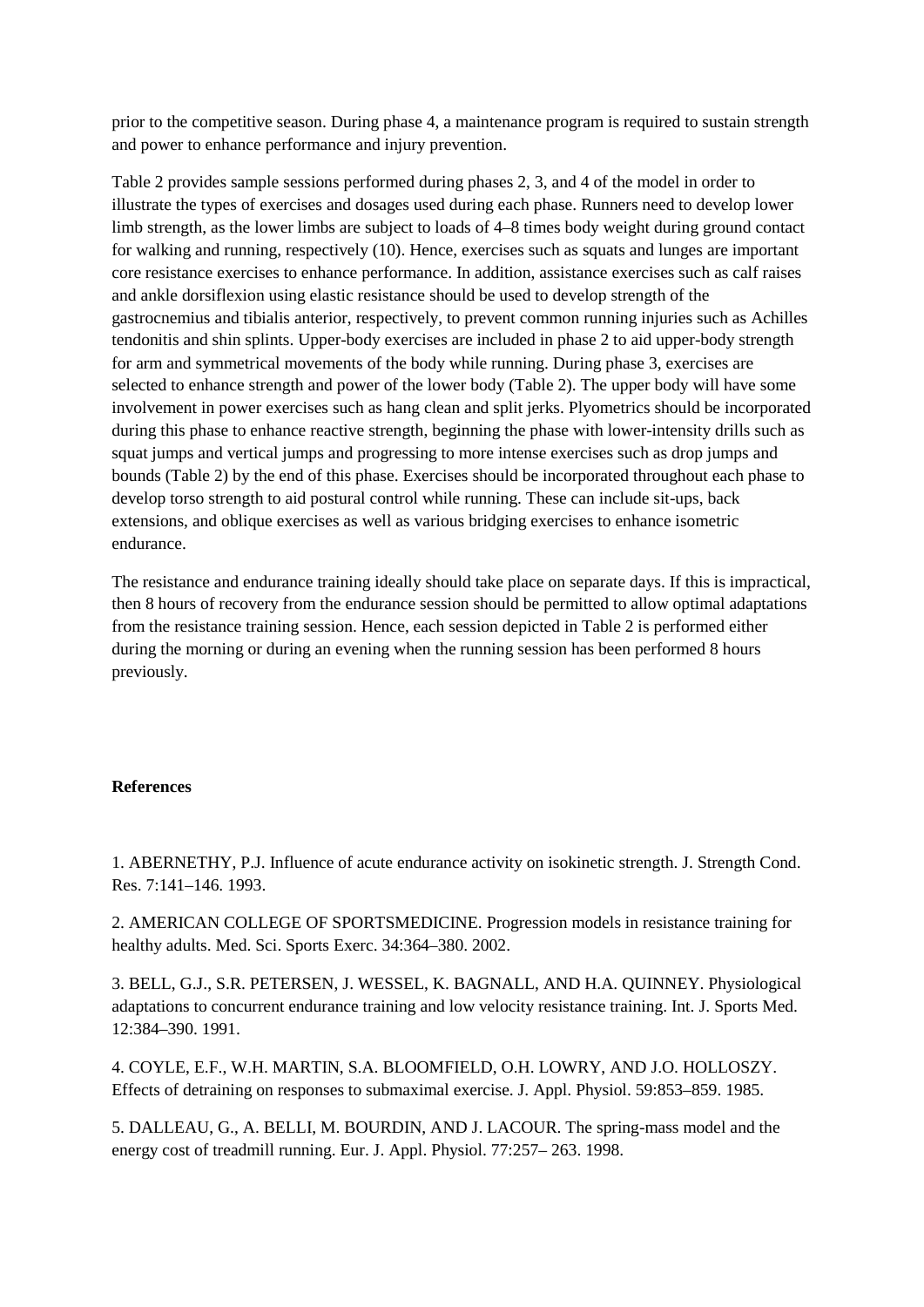6. DERRICK, T.R., G.E. CLADWELL, AND J. HAMILL. Modelling the stiffness characteristics of the human body while running with various stride lengths. J. Appl. Biomech. 16:36–51. 2000.

7. DUDLEY, G.A., AND R. DJAMIL. Incompatibility of endurance- and strength-training modes of exercise. J. Appl. Physiol. 59:1446–1451. 1985.

8. EBBEN, W.P., A.G. KINDLER, K.A CHIRDON, N.C. JENKINS, A.J. POLICHNOWSKI, AND A.V. NG. The effect of high-load vs. high-repetition training on endurance performance. J. Strength Cond. Res. 18:513–517. 2004.

9. ERICKSON, T.M. The benefits of strength training for endurance athletes. NSCA Perform. Training J. 4(2):13–17. 2005.

10. GIDDINGS, V.L., G.S. BEAUPRE, R.T. WHALEN, AND D.R. CARTER. Calcaneal loading during walking and running. Med. Sci. Sports Exerc. 32:627–634. 2000.

11. GÓMEZ, A.L., R.J. RADZWICH, C.R. DENEGAR, J.S. VOLEK, M.R. RUBIN, J.A. BUSH, B.K. DOAN, R.B. WICKHAM, S.A. MAZZETTI, R.U. NEWTON, D.N. FRENCH, K. HÄKKINEN, N.A. ATAMESS, ANDW.J. KRAEMER. The effect of a 10-kilometer run on muscle strength and power. J. Strength Cond. Res. 16:184–191. 2002.

12. HASEGAWA, H., J. DZIADOS, R.U. NEWTON, A.C. FRY, W.J. KRAEMER, AND K. HÄKKINEN. Periodized training programmes for athletes. In: Strength Training for Sport. W.J. Kraemer and K. Häkkinen, eds. Oxford: Blackwell Science, 2002. pp. 69–134.

13. HENNESSY, L.C., AND W.S. WATSON. The interference effects of training for strength and endurance simultaneously. J. Strength Cond. Res. 8:12–19. 1994.

14. HICKSON, R.C. Interference of strength development by simultaneously training for strength and endurance. Eur. J. Appl. Occup. Physiol. 45:255–263. 1980.

15. JAKEMAN, P.M., E.M. WINTER, AND J. DOUST. A review of research in sports physiology. J. Sports Sci. 12:33–60. 1994.

16. JOHNSTON, R.E., T.J. QUINN, R. KERTZER, AND N.B. VROMAN. Strength training in female distance runners: Impact on running economy. J. Strength Cond. Res. 11:224–229. 1997.

17. JONES, A.M. A five-year physiological case study of an Olympic runner. Br. J. Sports Med. 32:39–43. 1998.

18. JUNG, A.P. The impact of resistance training on distance running performance. Sports Med. 33:539–552. 2003.

19. KOMI, P.V. Stretch-shortening cycle: a powerful model to study normal and fatigued muscle. J. Biomech. 33:1197– 1206. 2000.

20. LAURSEN, P.B., S.E. CHRISWELL, AND J.A. CALLAGHAN. Should endurance athletes supplement their training program with resistance training to improve performance? Strength Cond. J. 27:50–55. 2005.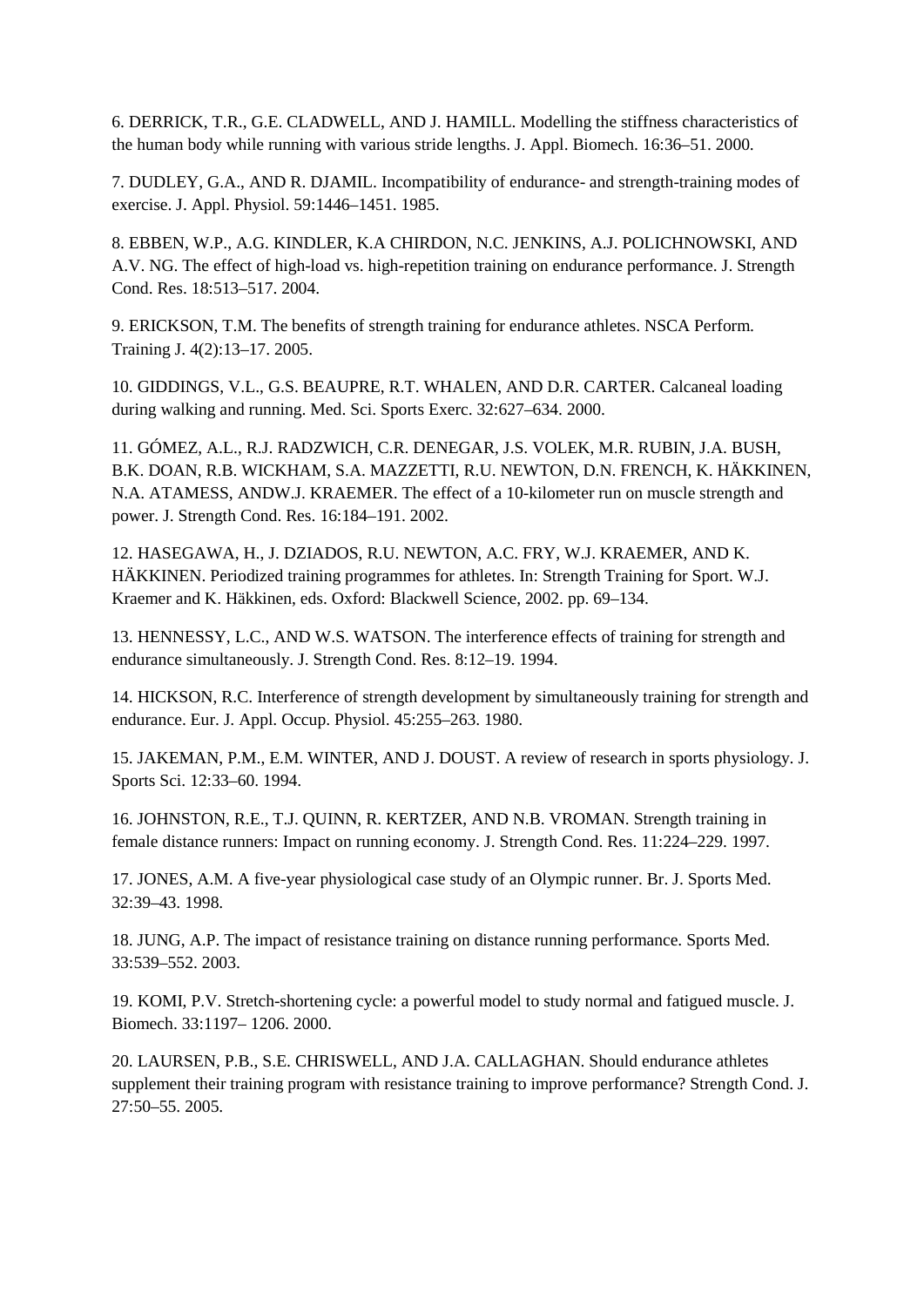21. LEPERS, R., M.L. POUSSON, N.A. MAFFIULETTI, A. MARTIN, AND J. VAN HOECKE. The effects of prolonged running exercise on strength characteristics. Int. J. Sports Med. 21:275– 280. 2000.

22. LEVERITT, M., AND P.J. ABERNETHY. Acute effects of high-intensity endurance exercise on subsequent resistance activity. J. Strength Cond. Res. 13:47–51. 1999.

23. LEVERITT, M., P.J. ABERNETHY, B.K. BARRY, AND P.A. LOGAN. Concurrent strength and endurance training: A review. Sports Med. 28:413–427. 1999.

24. LEVERITT, M., H. MACLAUGHLIN, AND P.J. ABERNETHEY. Changes in leg strength 8 and 32 h after endurance exercise. J. Sports Sci. 18:865–871. 2000.

25. MARCINIK, E.J., J. POTTS, G. SCHLABACH, S. WILL, P. DAWSON, AND B.F. HURLEY. Effects of strength training on lactate threshold and endurance performance. Med. Sci. Sports Exerc. 23:739–743. 1991.

26. MCCARTHY, J.P., M.A. POZNIAK, AND J.C. AGRE. Neuromuscular adaptations to concurrent strength and endurance training. Med. Sci. Sports Exerc. 34:511–519. 2002.

27. MILLET, G.P., B. JAOUEN, F. BORRANI, AND R. CANDAU. Effects of concurrent endurance and strength training on running economy and V˙O2 kinetics. Med. Sci. Sports Exerc. 34:1351–1359. 2002.

28. NELSON, A.G., D.A. ARNALL, S.F. LOY, L.J. SILVESTER, AND R.H. CONLEE. Consequences of combining strength and endurance training regimens. Phys. Ther. 70:287–294. 1990.

29. PAAVOLAINEN, L., K. HÄKKINEN, I. HAMALAINEN, A. NUMMELA, AND H. RUSKO. Explosive-strength training improves 5-km running time by improving running economy and muscle power. J. Appl. Physiol. 86:1527–1533. 1999.

30. POTACH, D.H., AND D.A. CHU. Plyometric training. In: Essentials of Strength Training and Conditioning (2nd ed.). T.R. Baechle and R.W. Earle, eds. Champaign, IL: Human Kinetics, 2000. pp. 427–470.

31. POTTEIGER, J.A. Aerobic endurance exercise training. In: Essentials of Strength Training and Conditioning (2nd ed.). T.R. Baechle and R.W. Earle, eds. Champaign, IL: Human Kinetics, 2000. pp. 495–509.

32. RHEA, M.R., W.T. PHILLIPS, L.N. BURKETT, W.J. STONE, S.D. BALL, B.A. ALVAR, AND A.B. THOMAS. A comparison of linear and daily undulating periodised programs with equated volume and intensity for local muscular endurance. J. Strength Cond. Res. 17:82–87. 2003.

33. SALE, D.G. Neural adaptation to resistance training. Med. Sci. Sports Exerc. 20:S135–S145. 1988.

34. SALE, D.G., I. JACOBS, J.D. MACDOUGAL, AND S. GARNER. Comparison of two regimens of concurrent strength and endurance training. Med. Sci. Sports Exerc. 22:348–356. 1990.

35. SAUNDERS, P.U., D.B. PYNE, R.D. TELFORD, AND J.A. HAWLEY. Factors affecting running economy in trained distance runners. Sports Med. 34:465–485. 2004.